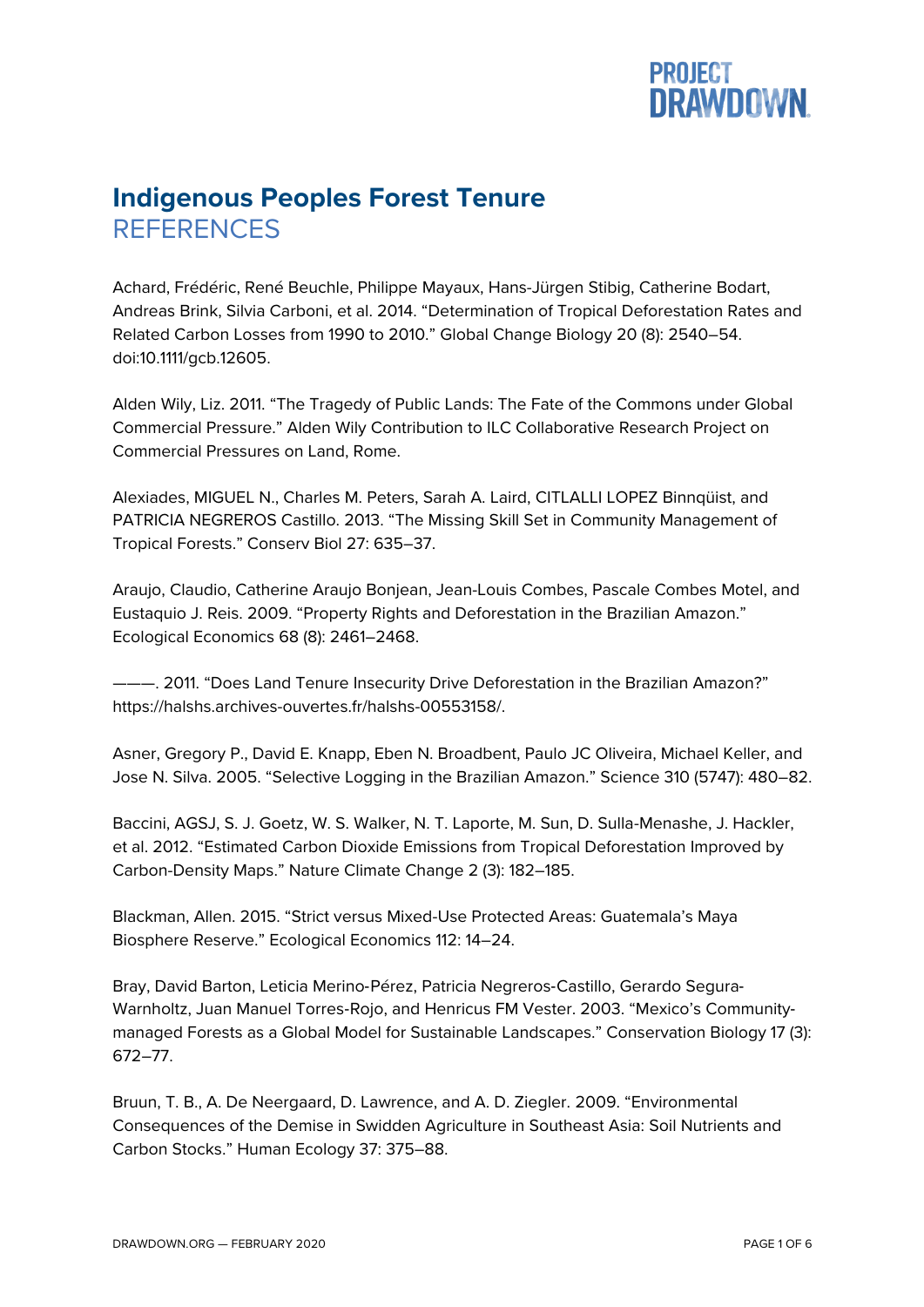Chhatre, Ashwini, and Arun Agrawal. 2009. "Trade-Offs and Synergies between Carbon Storage and Livelihood Benefits from Forest Commons." Proceedings of the National Academy of Sciences 106 (42): 17667–70.

Croezen, H., and M. Van Valkengoed. 2009. "GHG Emissions due to Deforestation." CE Delft, Delft (Netherlands).

DeFries, Ruth S., Richard A. Houghton, Matthew C. Hansen, Christopher B. Field, David Skole, and John Townshend. 2002. "Carbon Emissions from Tropical Deforestation and Regrowth Based on Satellite Observations for the 1980s and 1990s." Proceedings of the National Academy of Sciences 99 (22): 14256–61.

Dixon, John A., David P. Gibbon, and Aidan Gulliver. 2001. Farming Systems and Poverty: Improving Farmers' Livelihoods in a Changing World. Food & Agriculture Org.

Ellis, Edward A., and Luciana Porter-Bolland. 2008. "Is Community-Based Forest Management More Effective than Protected Areas?: A Comparison of Land Use/Land Cover Change in Two Neighboring Study Areas of the Central Yucatan Peninsula, Mexico." Forest Ecology and Management 256 (11): 1971–83.

FAO. 2010. "Global Forest Resources Assessment 2015: How Are the World's Forests Changing?" Food and Agriculture Organization of the United Nations.

Fearnside, Philip M. 2005. "Deforestation in Brazilian Amazonia: History, Rates, and Consequences." Conservation Biology 19 (3): 680–88. doi:10.1111/j.1523-1739.2005.00697.x.

Field, C.B., V.R. Barros, D.J. Dokken, K.J. Mach, M.D. Mastrandrea, T.E. Bilir, M. Chatterjee, et al. 2014. "Climate Change 2014: Impacts, Adaptation, and Vulnerability. Part A: Global and Sectoral Aspects. Contribution of Working Group II to the Fifth Assessment Report of the Intergovernmental Panel on Climate Cha Nge." Cabridge, UK and New York, NY, USA: IPCC.

Fulé, Peter Z., Mauro Ramos-Gómez, Citlali Cortés-Montaño, and Andrew M. Miller. 2011. "Fire Regime in a Mexican Forest under Indigenous Resource Management." Ecological Applications 21 (3): 764–75.

Galloway McLean, K. 2010. "Advance Guard: Climate Change Impacts, Adaptation, Mitigation and Indigenous peoples–A Compendium of Case Studies." United Nations University-Traditional Knowledge Initiative, Darwin. Available via Http://Www. Unutki. Org/News. Php.

Garde, Murray, B. L. Nadjamerrek, M. Kolkkiwarra, J. Kalarriya, J. Djandjomerr, B. Birriyabirriya, R. Bilindja, M. Kubarkku, P. Biless, and J. Russell-Smith. 2009. "The Language of Fire: Seasonally, Resources and Landscape Burning on the Arnhem Land Plateau." Culture, Ecology and Economy of Fire Management in North Australian Savannas: Rekindling the Wurrk Tradition, 85–164.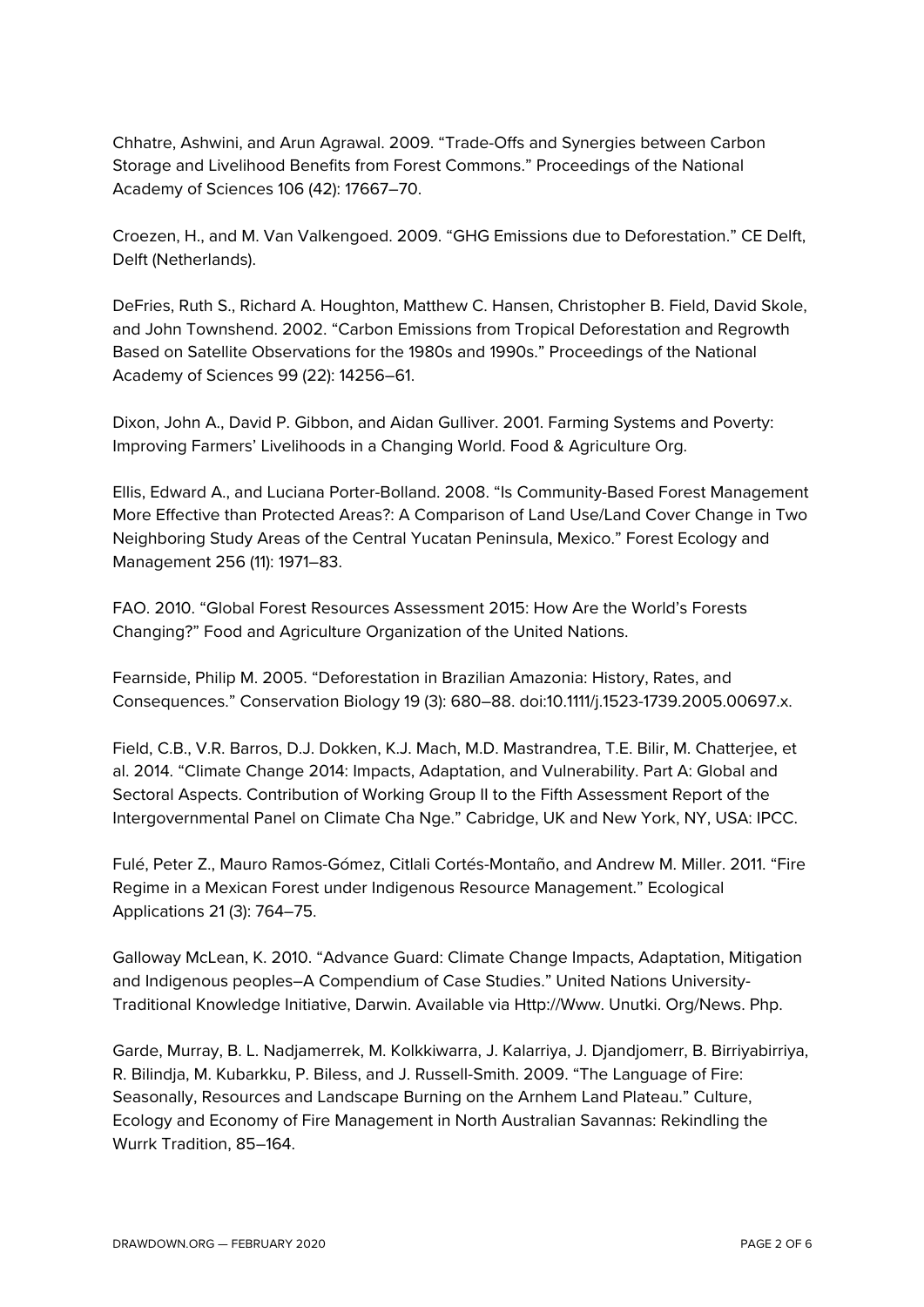Hansen, M. C., P. V. Potapov, R. Moore, M. Hancher, S. A. Turubanova, A. Tyukavina, D. Thau, et al. 2013. "High-Resolution Global Maps of 21st-Century Forest Cover Change." Science 342 (6160): 850–53. doi:10.1126/science.1244693.

Hargrave, Jorge, and Krisztina Kis-Katos. 2011. Economic Causes of Deforestation in the Brazilian Amazon. IBGE (25-Mar-14). Sistema IBGE de Recuperacao Automatica e SIDRA http://www. sidra. ibge. gov. br. http://www.vwl.unifreiburg.de/iwipol/REPEC/fre/wpaper/DP17\_Hargrave\_Kis-Katos-Economic\_Causes\_of\_Deforestation\_in\_the\_Brazilian\_Amazon.pdf.

Hatcher, Jeffrey. 2009. "Securing Tenure Rights and Reducing Emissions from Deforestation and Degradation." In REDD): Costs and Lessons Learned. Rights and Resources Initiative. Citeseer.

"Human Rights and Climate Change. Indigenous Peoples' Rights Must Be Respected in Global Climate Change Agreement." 2016. Accessed August 9. http://unsr.vtaulicorpuz.org/site/index.php/statements/63-panel-hrc-cc

Indufor. 2014. "Analysis on the Costs of Securing Communal Land Rights: New Technologies and Approaches Offer Potential for Scaling Up." Helsinki, Finland.

Kim, Do-Hyung, Joseph O. Sexton, and John R. Townshend. 2015. "Accelerated Deforestation in the Humid Tropics from the 1990s to the 2000s: ACCELERATED PAN-TROPICAL DEFORESTATION." Geophysical Research Letters 42 (9): 3495–3501. doi:10.1002/2014GL062777.

Kotto-Same, Jean, Paul L. Woomer, Moukam Appolinaire, and Zapfack Louis. 1997. "Carbon Dynamics in Slash-and-Burn Agriculture and Land Use Alternatives of the Humid Forest Zone in Cameroon." Agriculture, Ecosystems & Environment 65 (3): 245–56

Loarie, Asner, Christopher. 2009. "Boosted Carbon Emissions from Amazon Deforestation." http://onlinelibrary.wiley.com/doi/10.1029/2009GL037526/full.

Masera, Omar R., Maria J. Ordonez, and Rodolfo Dirzo. 1997. "Carbon Emissions from Mexican Forests: Current Situation and Long-Term Scenarios." Climatic Change 35 (3): 265–95.

Mutuo, Patrick K., G. Cadisch, Alain Albrecht, C. A. Palm, and L. Verchot. 2005. "Potential of Agroforestry for Carbon Sequestration and Mitigation of Greenhouse Gas Emissions from Soils in the Tropics." Nutrient Cycling in Agroecosystems 71 (1): 43–54.

Nakashima, D. J., K. Galloway McLean, H. D. Thulstrup, A. Ramos Castillo, and J. T. Rubis. 2012. Weathering Uncertainty: Traditional Knowledge for Climate Change Assessment and Adaptation. UNESCO Paris.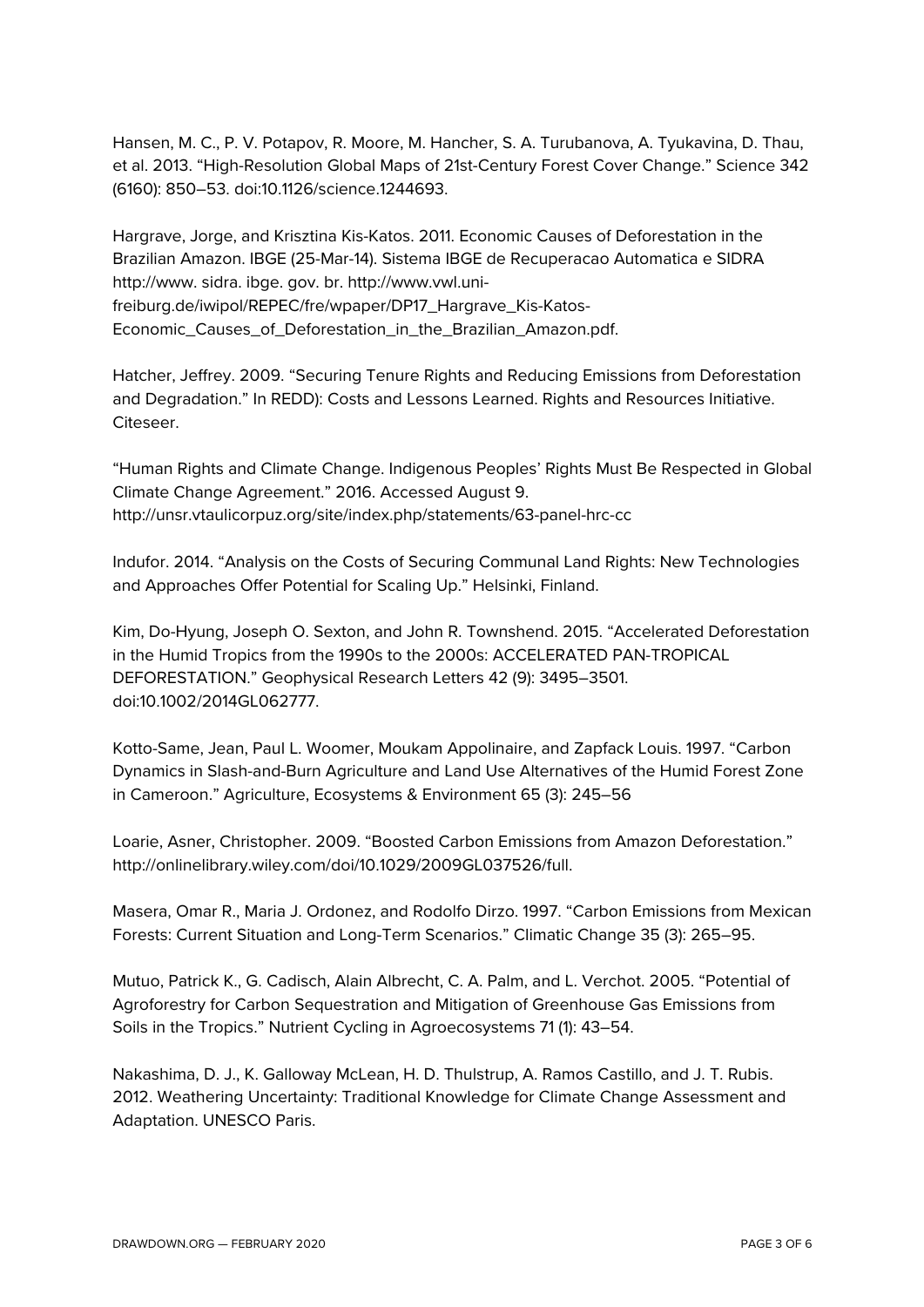Nelson, Andrew, and Kenneth M. Chomitz. 2011. "Effectiveness of Strict vs. Multiple Use Protected Areas in Reducing Tropical Forest Fires: A Global Analysis Using Matching Methods." PLoS One 6 (8): e2222.

Nepstad, Daniel, Stephan Schwartzman, Barbara Bamberger, Marcio Santilli, D. Ray, Peter Schlesinger, P. Lefebvre, Ane Alencar, Elaine Prinz, and Greg Fiske. 2006. "Inhibition of Amazon Deforestation and Fire by Parks and Indigenous Lands." Conservation Biology 20 (1): 65–73.

Nolte, Christoph, Arun Agrawal, Kirsten M. Silvius, and Britaldo S. Soares-Filho. 2013. "Governance Regime and Location Influence Avoided Deforestation Success of Protected Areas in the Brazilian Amazon." Proceedings of the National Academy of Sciences 110 (13): 4956–61.

Numata, Izaya, Mark A Cochrane, Carlos M Souza Jr, and Marcio H Sales. 2011. "Carbon Emissions from Deforestation and Forest Fragmentation in the Brazilian Amazon." Environmental Research Letters 6 (4): 44003. doi:10.1088/1748-9326/6/4/044003.

Pan, Yude, Richard A. Birdsey, Jingyun Fang, Richard Houghton, Pekka E. Kauppi, Werner A. Kurz, Oliver L. Phillips, et al. 2011. "A Large and Persistent Carbon Sink in the World's Forests." Science 333 (6045): 988–993.

Porter-Bolland, Luciana, Edward A. Ellis, Manuel R. Guariguata, Isabel Ruiz-Mallén, Simoneta Negrete-Yankelevich, and Victoria Reyes-García. 2012. "Community Managed Forests and Forest Protected Areas: An Assessment of Their Conservation Effectiveness across the Tropics." Forest Ecology and Management 268: 6–17.

Ramankutty, Navin, Holly K. Gibbs, Frédéric Achard, Ruth Defries, Jonathan A. Foley, and R. A. Houghton. 2007. "Challenges to Estimating Carbon Emissions from Tropical Deforestation." Global Change Biology 13 (1): 51–66.

Reis, Eustáquio J. 2000. "Carbon Emissions from Deforestation Inthe Brazilian Amazon."

Reytar, Katie and Veit, Peter. 2016. "Indigenous Peoples and Local Communities are the World's Secret Weapon in Curbing Climate Change". World Resources Institute. http://www.wri.org/blog/2016/11/indigenous-peoples-and-local-communities-are-worlds-secretweapon-curbing-climate

Ricketts, Taylor H., Britaldo Soares-Filho, Gustavo AB da Fonseca, Daniel Nepstad, Alexander Pfaff, Annie Petsonk, Anthony Anderson, Doug Boucher, Andrea Cattaneo, and Marc Conte. 2010. "Indigenous Lands, Protected Areas, and Slowing Climate Change." PLoS Biology 8 (3).

Rights and Resources Initiative. 2014a. "What Future for Reform? Progress and Slowdown in Forest Tenure Reform since 2002. Washington DC: Rights and Resources Initiative."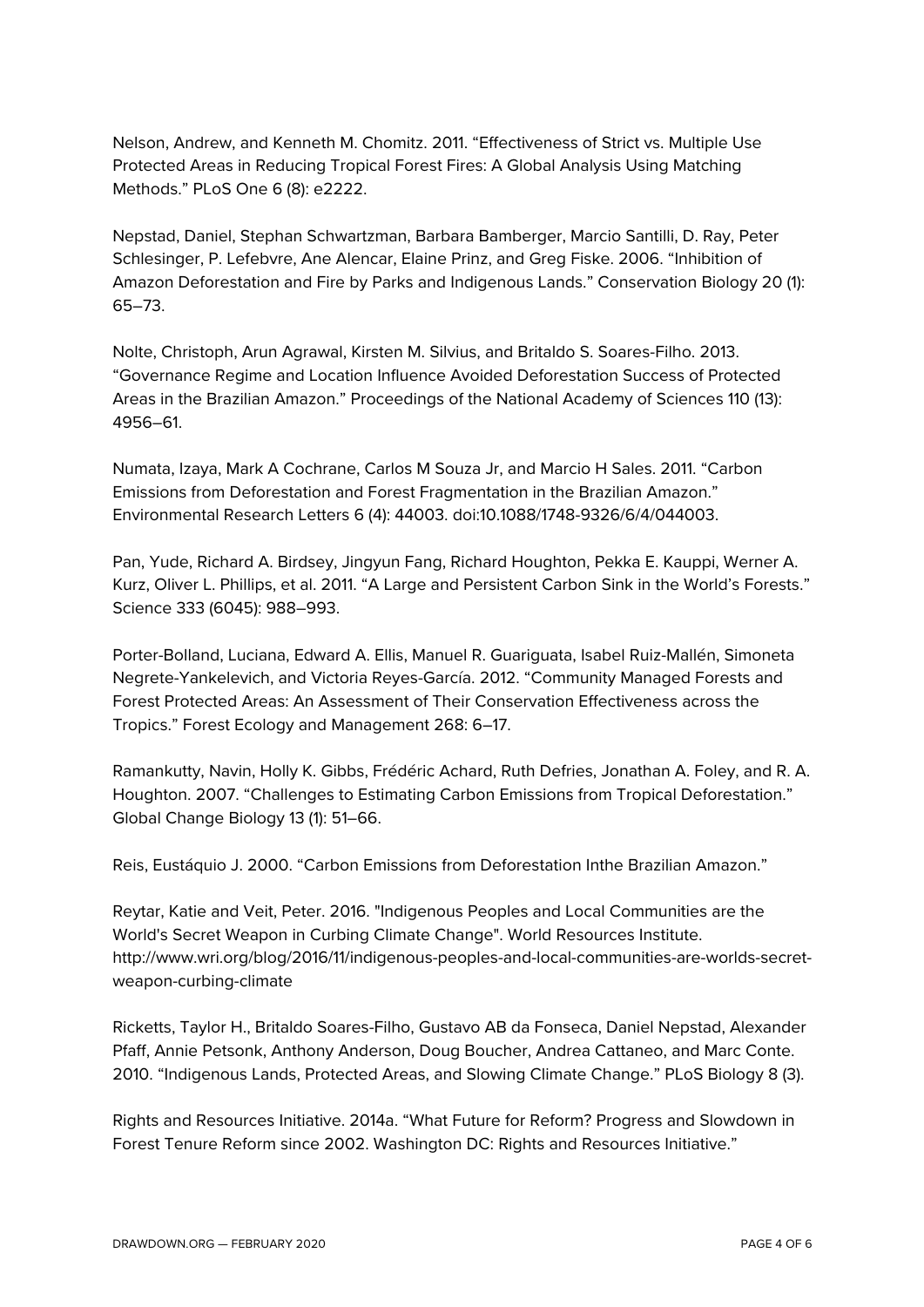———. 2014b. "What Future for Reform? Progress and Slowdown in Forest Tenure Reform since 2002. Washington DC: Rights and Resources Initiative."

———. 2015. "Who Owns the World's Land? A Global Baseline of Formally Recognized Indigenous and Community Land Rights." Rights and Resources Initiative.

http://www.rightsandresources.org/en/publication/whoownstheland/.

Robinson, Brian E., Margaret B. Holland, and Lisa Naughton-Treves. 2014. "Does Secure Land Tenure Save Forests? A Meta-Analysis of the Relationship between Land Tenure and Tropical Deforestation." Global Environmental Change 29: 281–93.

Roder, Walter, Somphet Phengchanh, and Soulasith Maniphone. 1997. "Dynamics of Soil and Vegetation during Crop and Fallow Period in Slash-and-Burn Fields of Northern Laos." Geoderma 76 (1): 131–44.

Sanchez, P. A., C. A. Palm, S. A. Vosti, T. P. Tomich, J. Kasyoki, CA PALM, SA VOSTI, PA SANCHEZ, and JE POLLY. 2005. "Alternatives to Slash and Burn: Challenge and Approaches of an International Consortium." Slashand-Burn Agriculture: The Search for Alternatives.

Skutsch, Margaret, and Silvia Solis. 2012. "How Much Carbon Does Community Forest Management Save?" In Community Forest Monitoring for the Carbon Market: Opportunities under REDD. Routledge.

Soares-Filho, Britaldo, Paulo Moutinho, Daniel Nepstad, Anthony Anderson, Hermann Rodrigues,

Ricardo Garcia, Laura Dietzsch, et al. 2010. "Role of Brazilian Amazon Protected Areas in Climate Change Mitigation." Proceedings of the National Academy of Sciences 107 (24): 10821–26. doi:10.1073/pnas.0913048107.

Stevens, Caleb, Robert Winterbottom, Jenny Springer, and Katie Reytar. 2014a. "Securing Rights, Combating Climate Change: How Strengthening Community Forest Rights Mitigates Climate Change." World Resources Institute.

http://www.wri.org/sites/default/files/securingrights-full-report-english.pdf.

———. 2014b. "Securing Rights, Combating Climate Change: How Strengthening Community Forest Rights Mitigates Climate Change." World Resources Institute. http://www.wri.org/sites/default/files/securingrights-full-report-english.pdf.

Storm, Linda, and Daniela Shebitz. 2006. "Evaluating the Purpose, Extent, and Ecological Restoration Applications of Indigenous Burning Practices in Southwestern." Ecological Restoration 24 (4): 257.